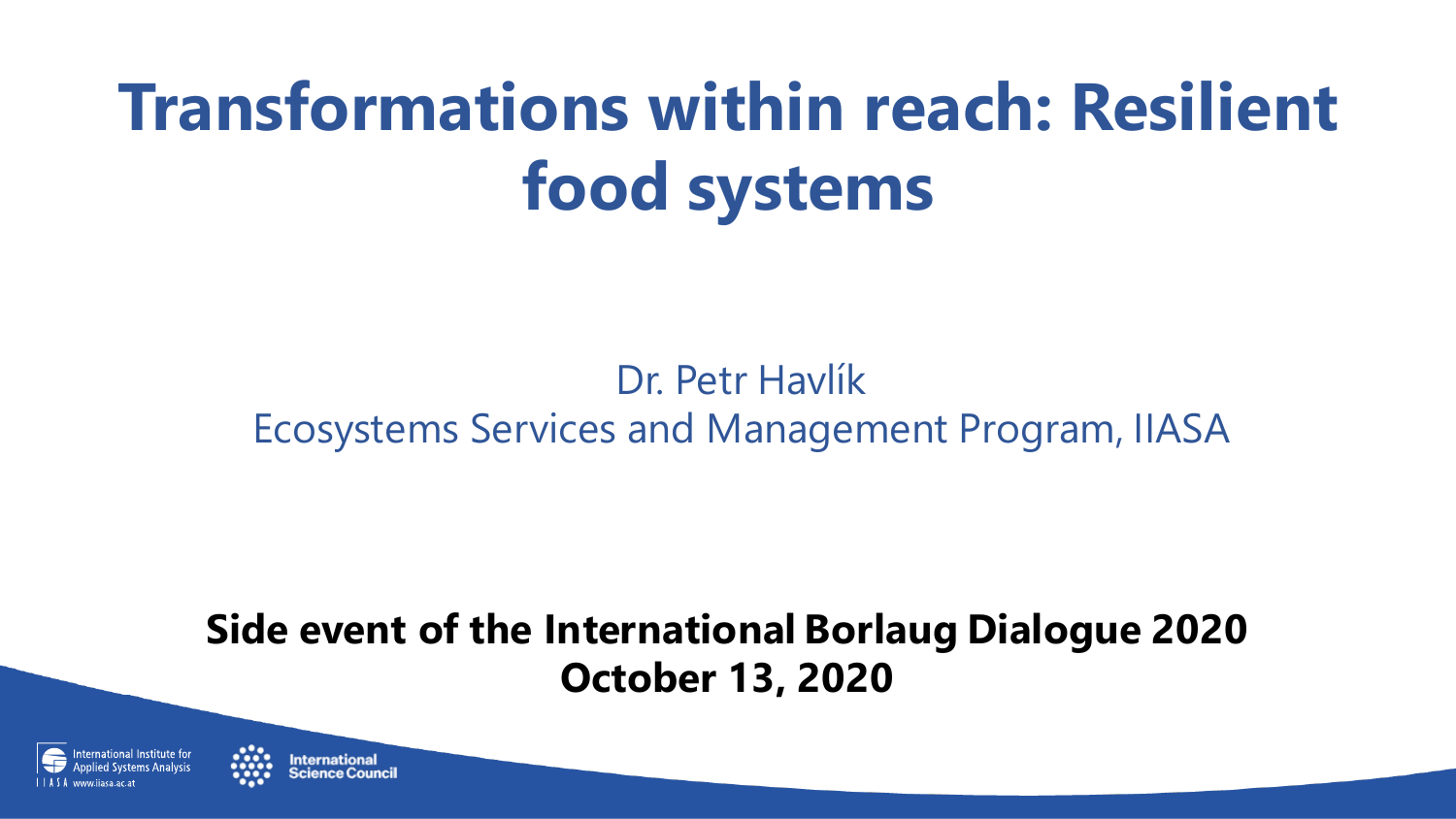### **Food systems at the heart of the sustainability challenge**



**© Seadam| Dreamstime.com**







**© Nejron | Dreamstime.com**



**© Oleg Doroshenko| Dreamstime.com**



**© Aleksei Skalkin | Dreamstime.com**

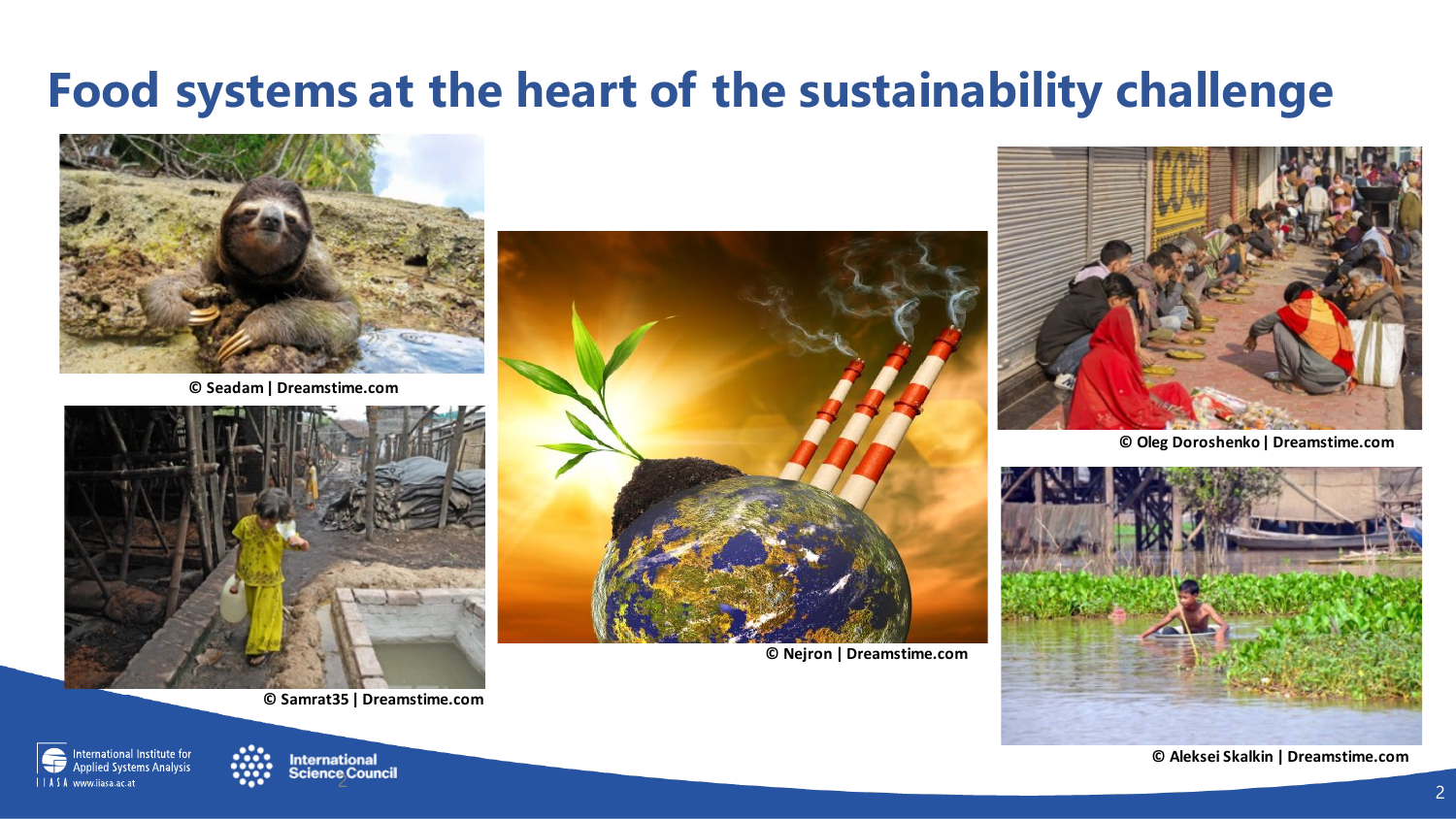### **Long-term scenarios: Shared Socio-economic Pathways**

**% change in global cropland**

 $SSP2 \rightarrow SSP1$ 

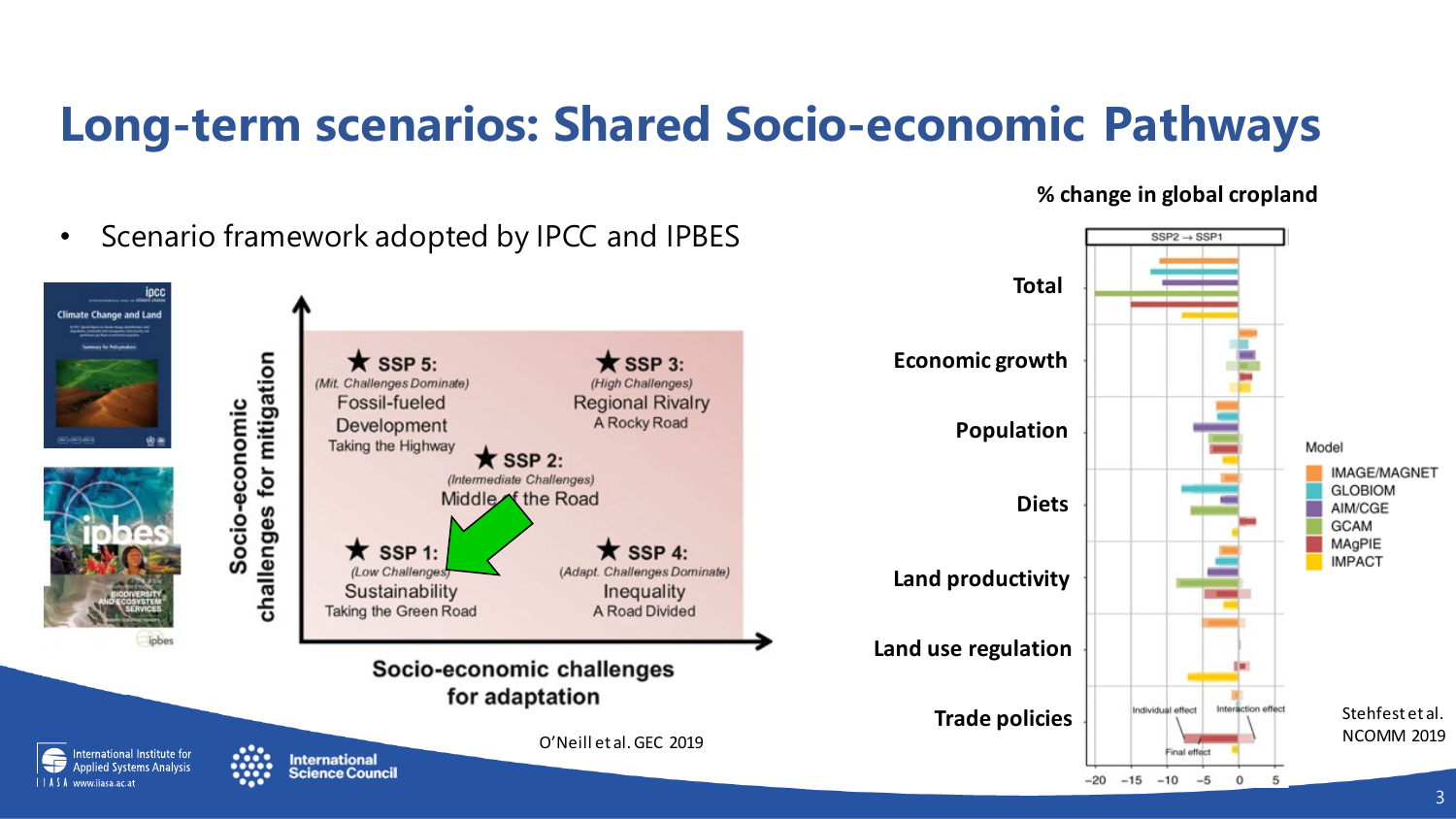### **Heterogeneity of consumers matters**

#### **Ending hunger**

Forest

loss

- Ignoring the heterogeneity  $\rightarrow$  20% more food production
- Focusing on undernourished
	- $\rightarrow$  3% more food



**"Food for Poor &**

use

#### **Food availability distribution across the individuals in the population**



Hasegawa et al. NSUST 2019

nternational Institute for **Applied Systems Analysis** | | A S A www.iiasa.ac.at

Other

natural

land

loss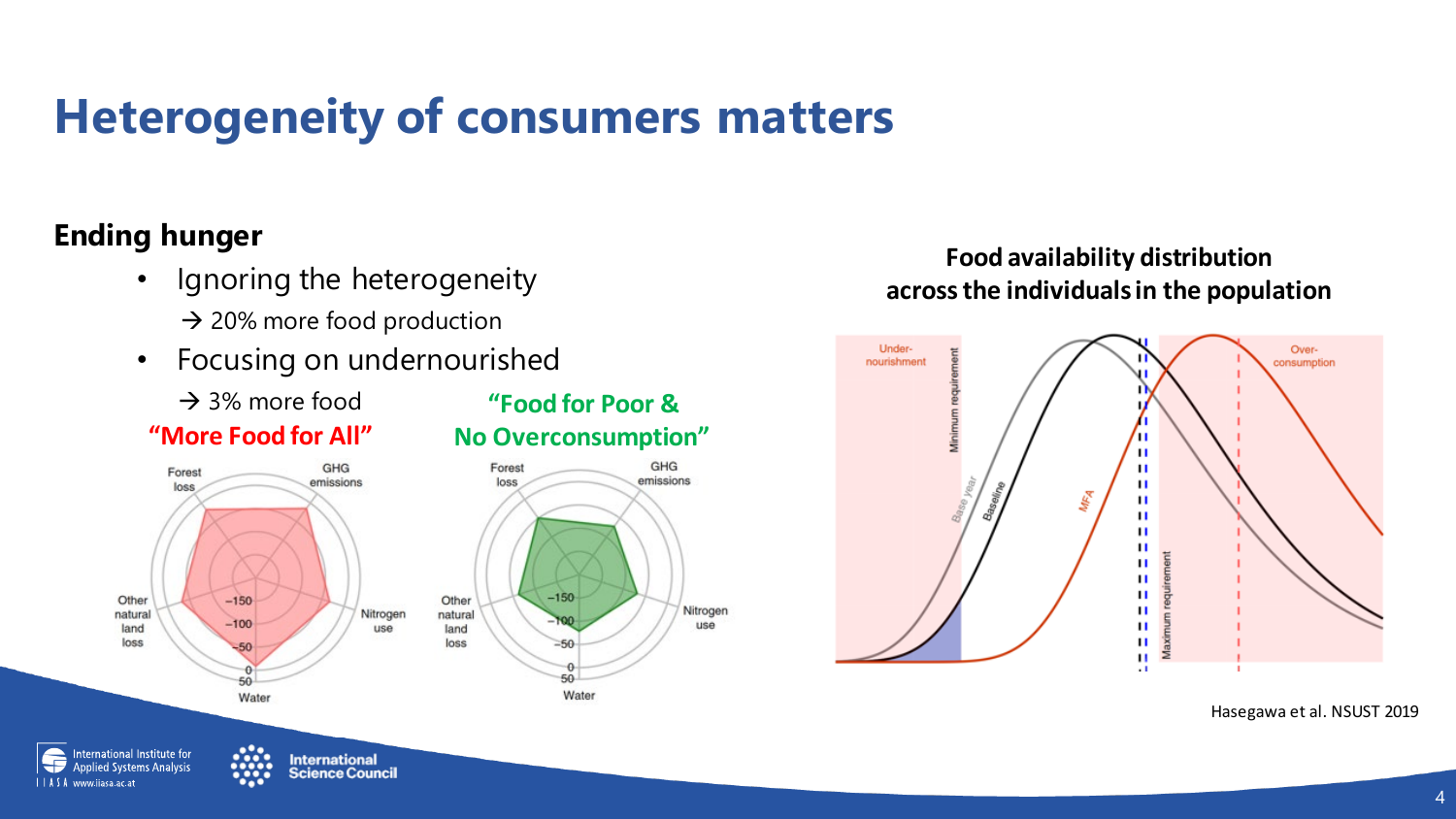### **Heterogeneity of farm systems matters**

Large efficiency gaps prevail between production systems and regions





**International** 

Science Council

 $\frac{1}{2}$ 

ternational Institute for

polied Systems Analysis

Reallocation of production across systems and regions would reduce GHG emissions, nitrogen pollution, and water scarcity

#### **Annual non-CO2 abatement potential by 2050 Water & nitrogen**

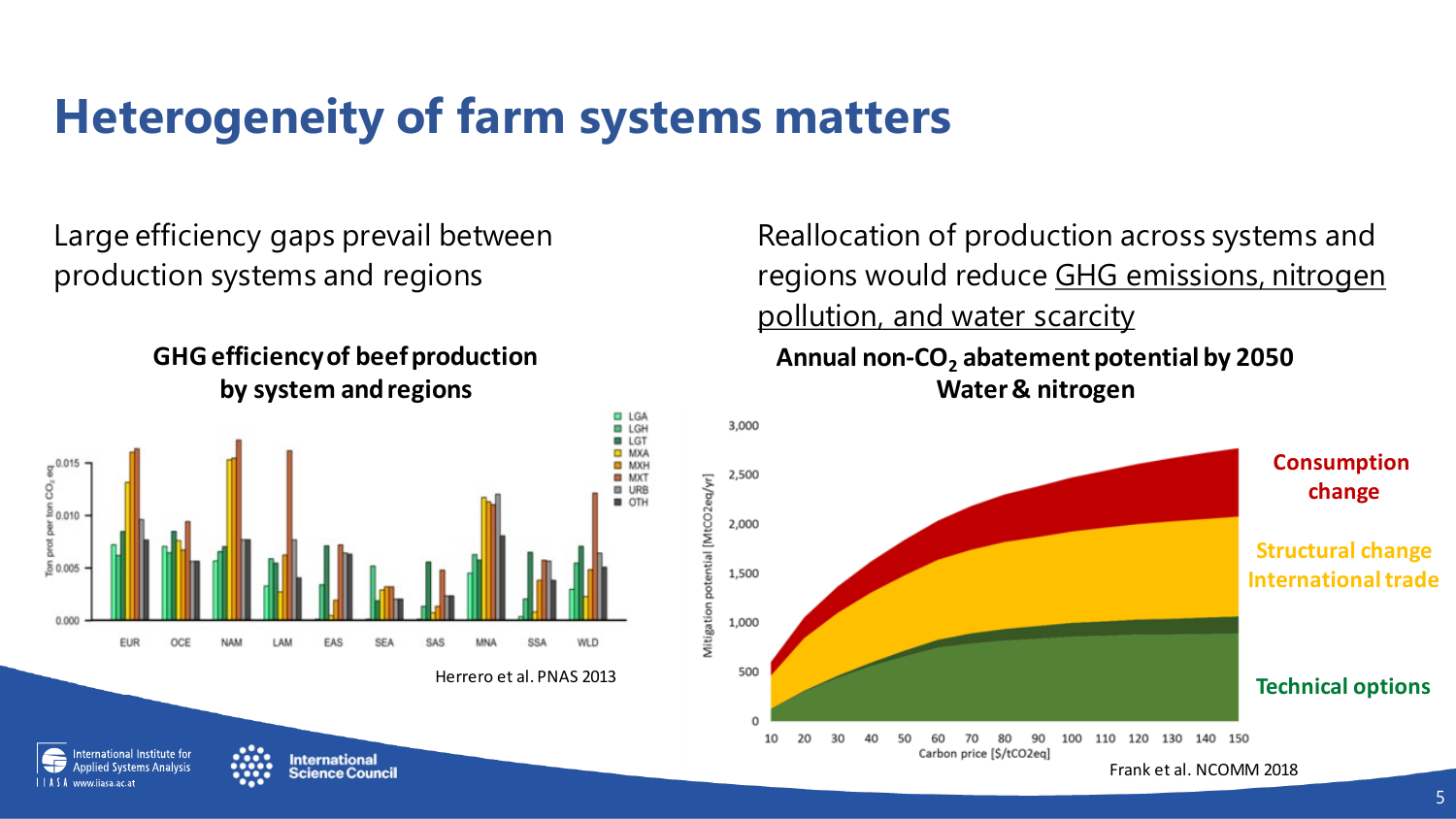### **Smart multilateral trade system**

Climate change impacts increasing the differences across regions

- Without adaptation through trade +73 million people undernourished
- **Smart liberalization and infrastructure development to** offset negative climate change impacts



#### **Population at risk of hunger (million)**



Janssens et al. NCC 2020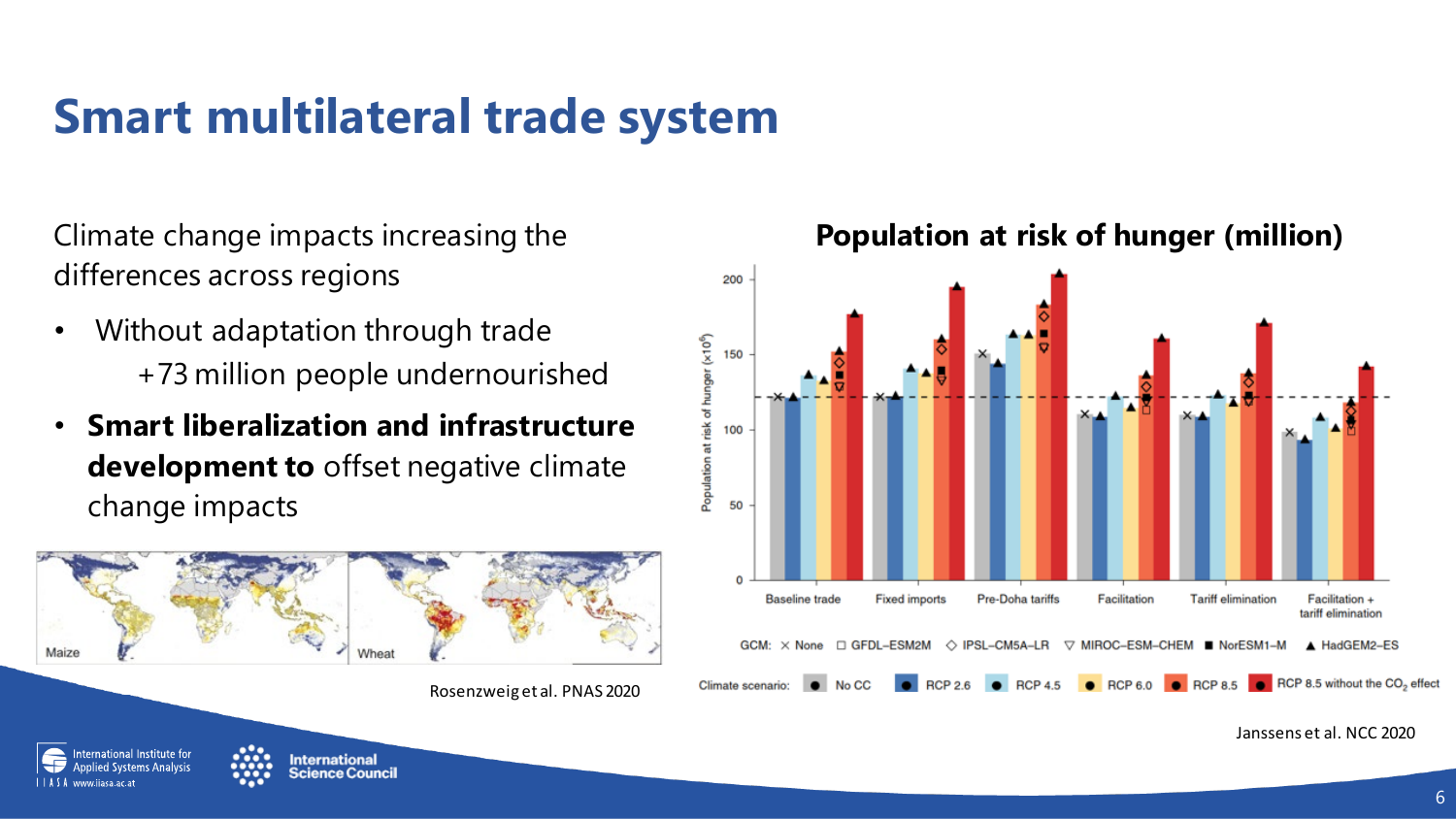### **No silver bullet – but context specific bundles of all available options supported by smart policies**

**Bending the curve by 2050 might be feasible**  only if

- transforming our food systems from farm to fork
- adopting an ambitious conservation & restoration plan
- addressing other threats to biodiversity (climate change, biological invasion, …)



| Supply side                                    |                                          | <b>Demand side</b>                                           |                                                      | Increased conservation                                   |                                                                       |
|------------------------------------------------|------------------------------------------|--------------------------------------------------------------|------------------------------------------------------|----------------------------------------------------------|-----------------------------------------------------------------------|
| <b>Sustainably</b><br>increased crop<br>yields | Increased trade of<br>agricultural goods | Reduced waste of<br>agricultural goods<br>from field to fork | Diet shift to a<br>lower share of<br>animal calories | Increased extent<br>and management of<br>protected areas | Increased restoration<br>and landscape-level<br>conservation planning |



Leclère et al. Nature 2020